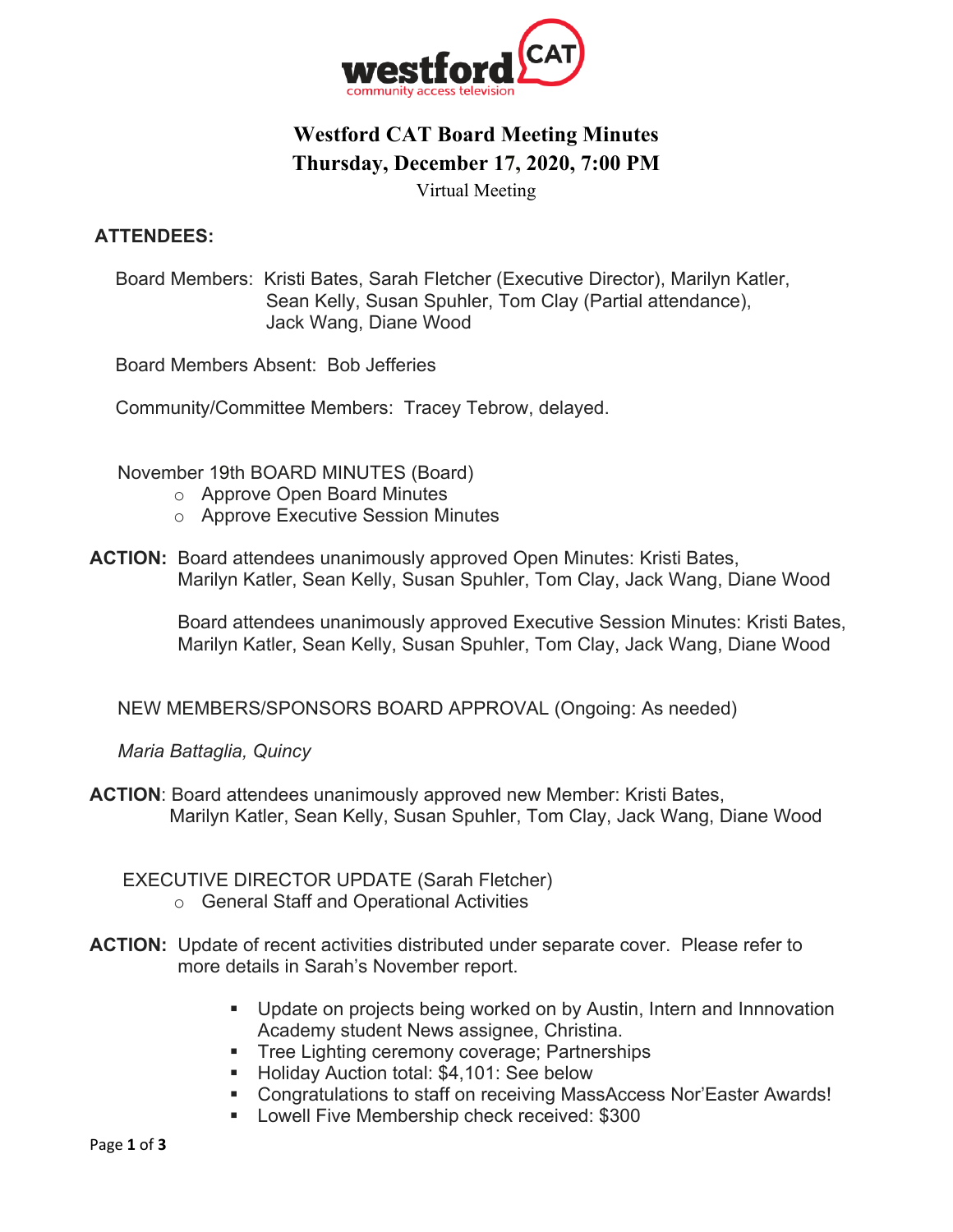## GAAP ACCOUNTING ADJUSTMENT INVESTIGATION/NEXT STEPS

- **ACTION:** Summary and discussion of potential interest/next steps about pursuing reimbursement from Comcast. Review Documents previously sent to the Board under separate cover
	- Tom suggested a meeting to be scheduled after first of the year with originator Garth Ashpaugh, CPA to discuss further.

SELECT BOARD/PRESENTATION OF 2019 " REVIEWED" FINANCIALS.

**ACTION:** Discussed and recommended that the Board now present the Draft 2020 Financials in February as required, and take the opportunity to address other topics previously planned Ie. Changing MOU, ROW, etc. Plan to schedule February Select Board meeting.

FINCOM UPDATE (Jack Wang/FINCOM)

- o General update
- **ACTION:** General update from Jack. Please refer to actual Statements submitted under separate cover.
	- Adjusted Cash Flow \$95,746
	- Current 2020 cash position is strong
	- Waiting for official PPP Loan Forgiveness
	- § Previously unbudgeted budget items: Need to establish an Executive Director approval dollar threshold

FUNDRAISING UPDATE: Online Holiday Auction (Cathy Ricketson/Sarah Fletcher)

## **ACTION:**

- On Line Holiday Auction netted \$4,101.
- Santa picture donations brought in another \$52
- 100 Auction Items with over 50 active bidders
- Successfully raised community awareness while also supporting local businesses.
- Goal is to increase number of Task Force members.

CORPORATE SPONSORSHIPS (Ongoing: Sarah Fletcher)

#### **ACTION:**

- None at this time.
- § Board members are encouraged to identify business partners who might participate.